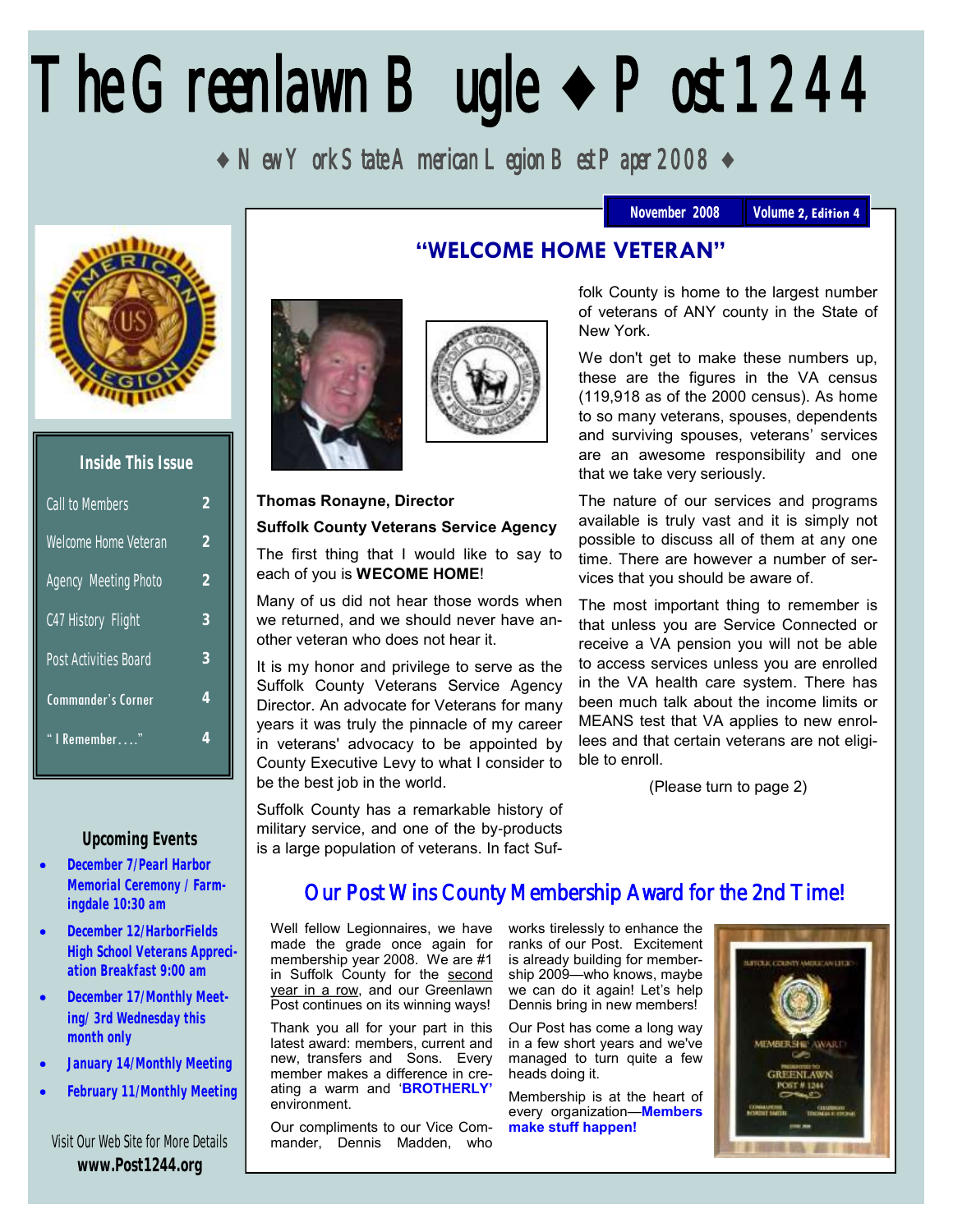### **Vice Commander's Call to Members**

The final **BUGLE** of 2008 **WILL".** is now in your hands, and you can see from these colorful pages our great accomplishments and exciting events. The only piece that might be missing from all we do is **— — "***YOU BROTHER"!*

I am certain that you've given thought on several occasions about coming out for a meeting or maybe an event. Perhaps you've asked yourself, do they **really** mean they'll come and get me and bring me home afterward? And the answer is a resounding **"YES, WE** 

Your participation in our events; i.e., meetings, parades, trips, BBQ's, and the like, is one of the best things you could give back to your fellow veterans.

We'd love to have you at every event, but if you can, make just a couple. Believe me, whether it's just three of us, or twenty, we have a great time. If it's a little trepidation because you haven't been with us before, or for awhile, let me know and I'll come get you myself, or insure you have an event buddy. We will introduce you personally to all

#### our other friends!

Our **"HOLIDAY"** meeting is coming up next month— What a great time to reconnect with your service and meet some great guys!

**Call my cell (516) 523- 9391 or at my home (631) 499-3569.**

You'll be right at home once you meet our members. Hope to see you!

*Dennis* 



*Vice Commander Dennis Madden*

#### **"WELCOME HOME VETERAN" (continued from page 1)**

Don't let that discourage you from enrolling. Our offices can assist you in the preparation of your applications. Let us examine the issues to determine where allowable adjustments and spend downs might occur that could improve the chances of a previously ineligible veteran being approved.

Any injury, illness, disease or exposure that occurred during your military service potentially makes you a candidate for service connection. When we came home as young men and women from our service most of us believed that the ringing in the ears or the bad knees would never impact our lives, many of us now know differently. If you have ever wondered whether something is related to your service it is worth asking one of my staff that question. There was once a belief that if a veteran received a service or took up a bed then another more needy vet would not get his services...not true.

Please allow one of your highly trained, Accredited Veterans Service Officers, yes, your service officers - we work for you - the opportunity to review with you your records and determine what you may or may not be entitled to.

If nothing else let us help you apply for a replacement set of all medals and badges that you are authorized to wear. Every veteran is entitled to a full replacement set from the government at no cost. Let us ensure that you are receiving the appropriate Real Property Tax exemption on your home, especially if you are service connected.

And for any non-war time veteran, who is not yet aware, Cold War Veterans now qualify for their own tax break on their homes.

Please feel free to contact us at any time and if there is a way that we

can help I promise each of you that we will.

Please feel free to contact us at any time and if there is a way that we can help I promise each of you that we will!

**We thank you for your SERVICE,**

*Tom Ronayne*

**631-853 VETS (8387)**



**Julie Petrone, Agency Representative, meets with Post 1244**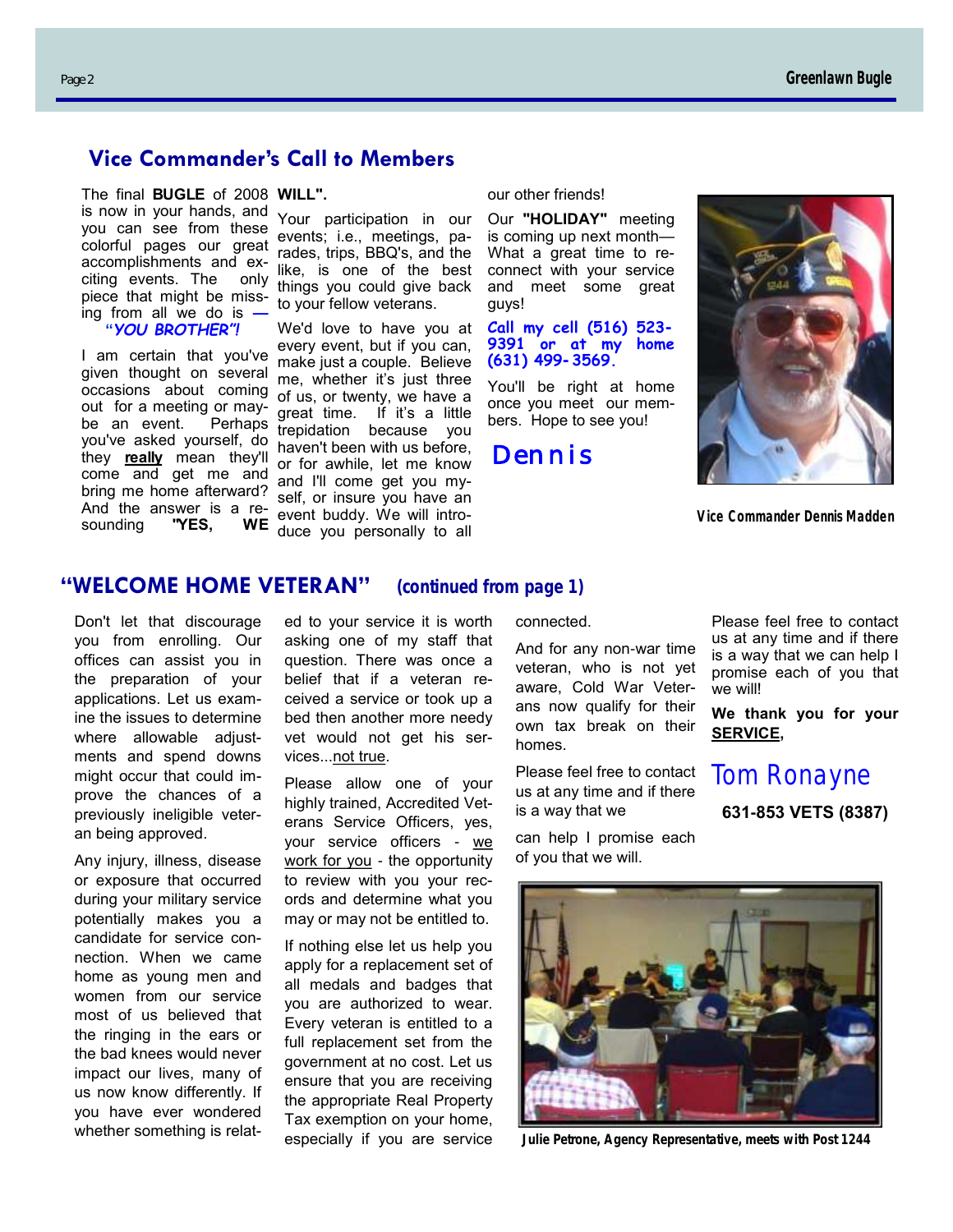# **C47 / Normandy / History By Charles Armstrong**







**On 13Sept2008, Commander Bob Santo, prize winner Brett Auletta, and I reported to the American Airpower Museum, at Republic Airport, in Farmingdale, for an opportunity to go back in time to WWII by participating in an airborne reenactment flight of the 06Jun1944 D-Day Normandy invasion. Bob and Brett were assigned paratrooper roles, and I served as part of the ground crew.** 

We reported to the airport at 0800, for a planned departure of 0900. As the weather over the Channel was usually unpredictable, it followed suit here and all the flights were delayed due to low visibility cloud cover. After a delay of over two hours, which had everyone pacing about nervously (and thoroughly enjoying the museum and personnel), the first flight was finally slotted for liftoff at 1115.

The paratroopers were at last allowed to suit-up (in period paratrooper gear), but prior to the flight were marched to the mission briefing room where they were briefed on the logistics and objectives of their mission. They were then issued an identity of a real 101<sup>st</sup> Airborne Army paratrooper who made the jump in 1944.

After the briefing they were marched to the awaiting C47 for their departure. Many friends and family were there to take photographs and see them off on their mission. Finally, the plane made a wheels-up at 1125.

While on the flight, which flew over Jones Beach and the Great South Bay, the paratroopers had an opportunity to explore the planes interior and discuss history with the re-enactors that were on board. As the plane approached the beaches all the paratroopers on board hooked their parachute ripcord line to the static line and prepared for the 'jump' behind enemy lines into 'Nazi-held France'. It was a very enlightening sequence as at that moment all the paratroopers considered what must have been going through the minds of those brave soldiers many years ago. A memory I am sure many of our own WWII veterans remember first hand.

The plane returned to Republic Field and landed at 1210 with all personnel safely on board and reunited with their friends and family. After landing, the paratroopers learned of the fate of the person whose identity they were issued prior to the flight – Brett's assigned paratrooper was Pfc Richard Bray, who survived D-Day, but died in action later in June; Bob's paratrooper was Pfc Burton (Pat) Christensen, who also survived D-Day, but went on to fight with the 101<sup>st</sup> in campaigns in France and Germany, and survived 'The War'.

**For a brief moment, everyone was given an opportunity to relive a heroic time in our nation's history, if only in our minds!**

# **Post Activities Bulletin Board—Are you POSTED?**